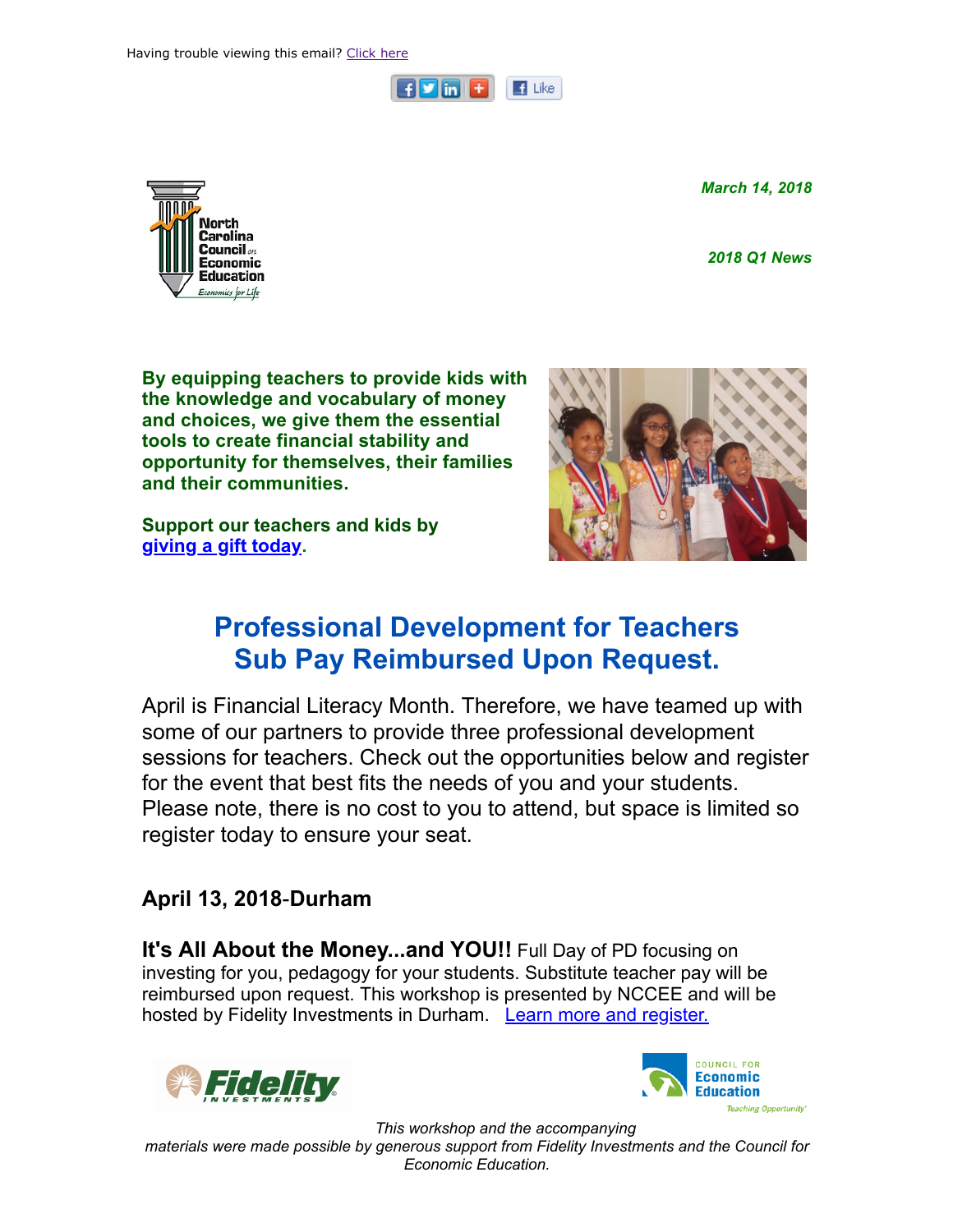## April 23, 2018-Asheville

**Teach Personal Finance Like Pro!** Full Day of PD focusing on personal finance pedagogy and resources. Substitute teacher pay will be reimbursed upon request. This workshop will be held at the Hilton Biltmore Park in Asheville and is being presented by the Center for the Study of Free Enterprise at WCU in partnership with NCCEE. [Learn more and register.](http://events.r20.constantcontact.com/register/event?oeidk=a07ef72cixe732cedbc&llr=ejjlmidab)



### April 27, 2018-Charlotte

Financial Wellness 2018 A WORKingSHOP for Educators Full Day of PD focusing on personal finance resources and pedagogy. This workshop is being presented at the Federal Reserve Bank of Richmond, Charlotte Branch in partnership with NCCEE. Substitute teacher pay may be available upon request\*. [Learn more and register](http://events.r20.constantcontact.com/register/event?oeidk=a07ef72lczg59dbcc8c&llr=ejjlmidab).

\*Please note that for this session, a limited amount of funding is available for substitute reimbursement. Sub pay reimbursement must be approved in advance. Please contact **Sandy Wheat** to apply.



# Request Your Guest Speaker for:



NCCEE has partnered with financial institutions to bring guest speakers directly to teachers and students in classrooms throughout North Carolina during the weekdays of April 23-27. Volunteers from State Farm and Wells Fargo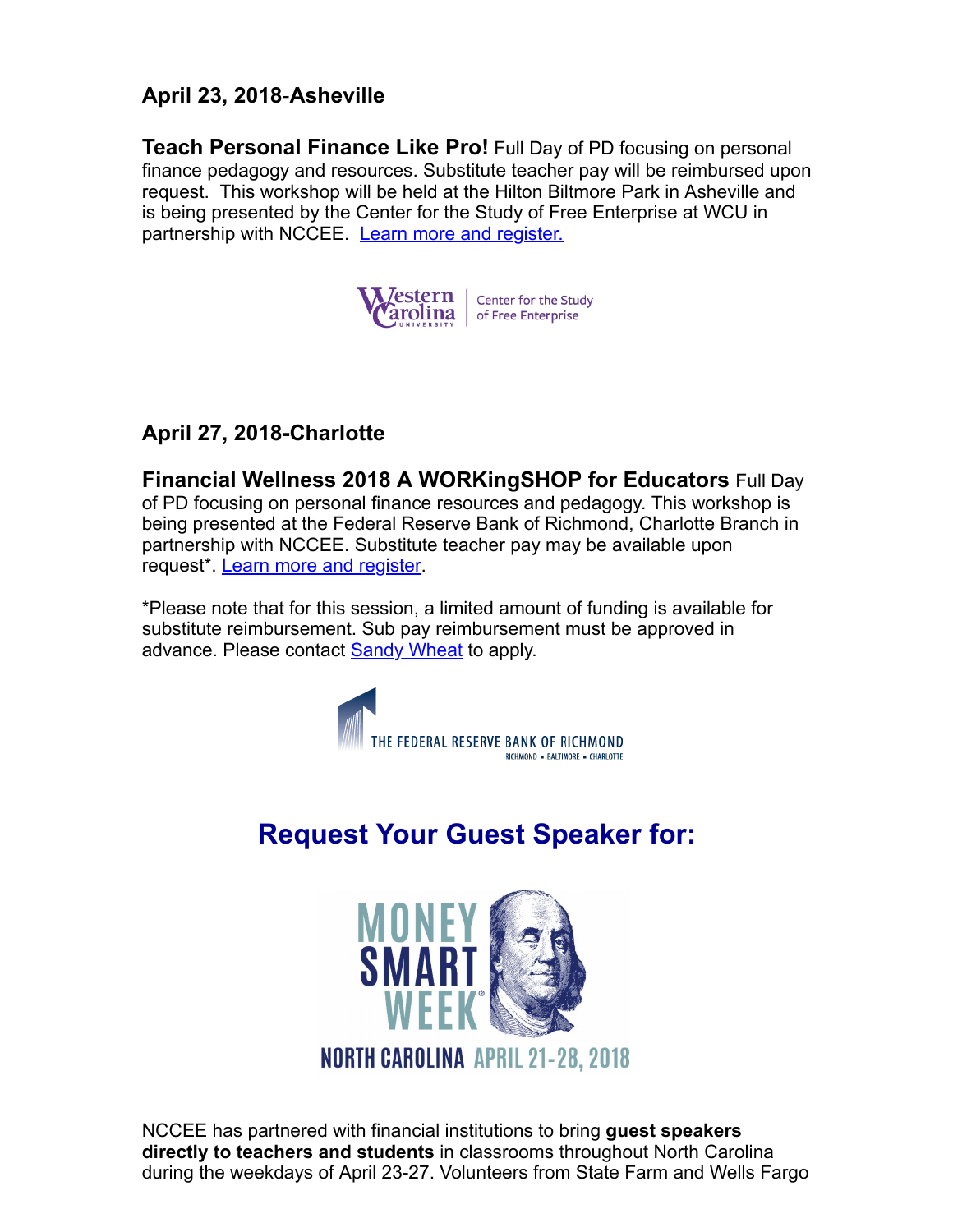will provide presentations for your students throughout the state. We will make every effort to fulfill your request on your preferred date and time. The deadline for requests is March 23. [Register today.](http://events.r20.constantcontact.com/register/event?oeidk=a07ef736zr8d7d299fd&llr=ejjlmidab)



Thank you to our guest speaker partners.



If you plan to be in the Charlotte area on April 21, join NCCEE and our Money Smart Week partners as we help to kick of #MSW2018 at Imaginon. Events will begin at 10:30 a.m. with a money-themed story time (attending children will receive free books) and will continue with interactive tables throughout the venue to help you learn Money Smart tips with concurrent money smart presentations through 1:00 p.m. We hope to see you there!



# Spring 2018 Session Is Underway

 $ET$  Students from grades 4-12, as well as higher ed students, may participate in this stock market simulation provided by the SIFMA Foundation.

Students learn personal finance concepts including the importance of saving and investing early in life; improve their math skills; and learn how our market economy operates. Participation scholarships are made possible by our financial education partners listed below. [Register today](http://www.stockmarketgame.org/)!



# NORTH CAROLINA PERSONAL S **FINANCE** CHALL E N - E

The North Carolina Personal Finance Challenge is a [competition](https://financechallenge.unl.edu/) where students compete in teams to demonstrate their knowledge of personal finance concepts. The initial round is web-based and can be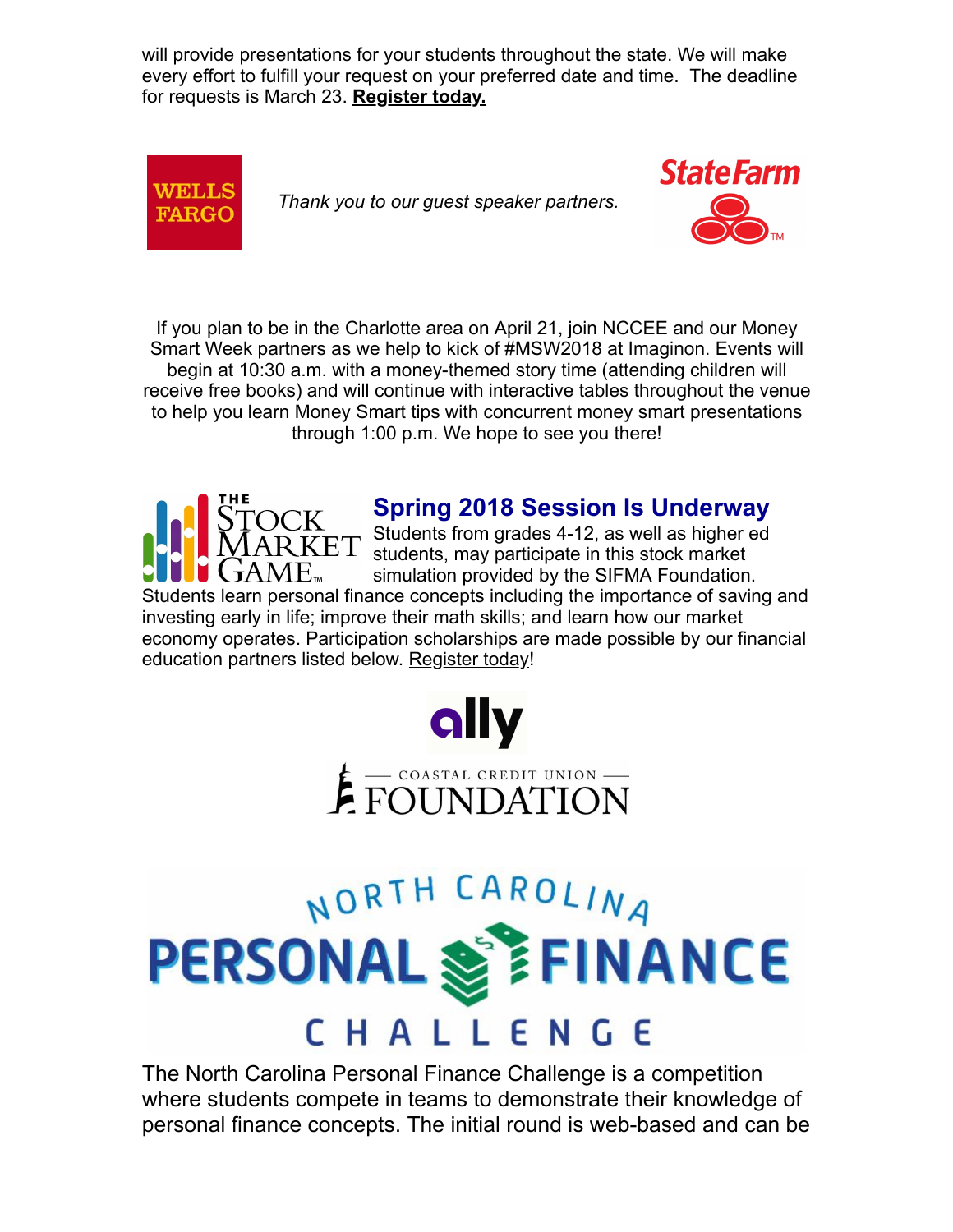completed from your school's location. There is no cost to participate in the challenge and will serve as a good learning experience.

#### • High School Students

- Compete in teams of 4 via the preliminary web-based competition through March 30 end of day.
- Top scoring 8 teams will be invited to compete at the Federal Reserve Bank of Richmond, Charlotte Branch on April 20.
- State Champions will compete in Kansas in May.

#### Middle School Students

- Compete in teams of four via the web-based competition portal through March 30 end of day.
- Top 3 scoring teams will be recognized at one of NCCEE's Annual Awards Banquets in Greenville or Charlotte, depending on the school's location.

## [Learn](https://financechallenge.unl.edu/) More and register you students today!



Congratulations to the teams that qualified to participate in the North Carolina state championship round of the National Economics Challenge. Teams from the following schools will be joining us at the Federal Reserve Bank of Richmond, Charlotte Branch on March 22 to compete for state bragging rights and an opportunity to compete in the national competition in New York. Good luck to all the teams!

Ardrey Kell High School--Charlotte-Mecklenburg Schools Samuel G. Atkins Academy & Technology High School--Winston-Salem/Forsyth County Schools Early College at Guilford--Guilford County Schools Wake Forest High School--Wake County Public Schools Marvin Ridge High School-Union County Public Schools Myers Park High School-Charlotte-Mecklenburg Schools Cary Academy-Independent Private School William G. Enloe High School-Wake County Public Schools

This competition was made possible in part by generous funding from the BB&T Center for Free Enterprise Education at Barton College.

NCCEE would like to thank the Federal Reserve Bank of Richmond for hosting the competition.

This newsletter was made possible by generous support from: